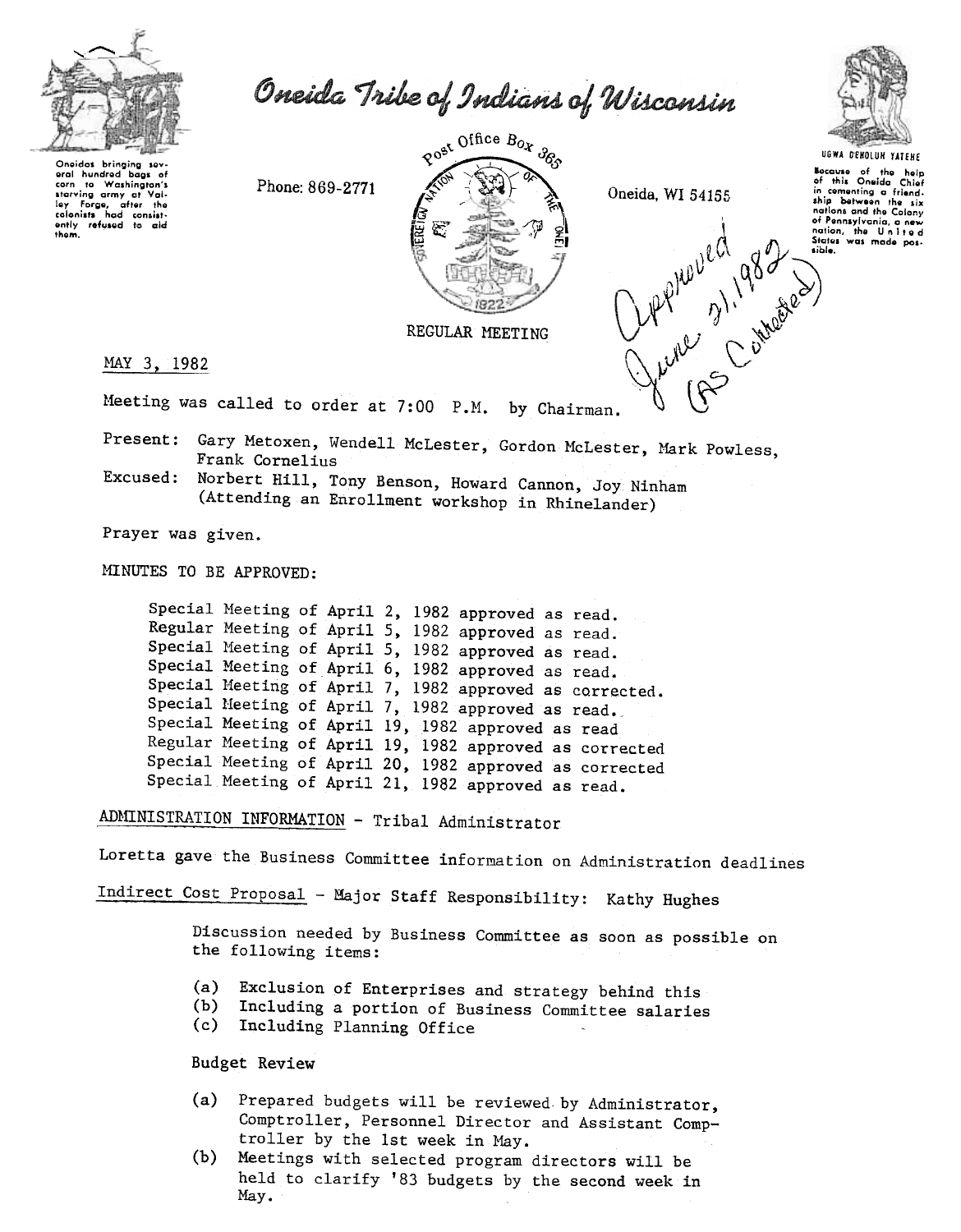Oneida Tribe of Indians of Wisconsin Regular Meeting - May  $3$ , 1982 Page 2

- $(c)$  Budgets will go to Finance & Appropriation Committee for review by the end of second week in May.
- (d) Budgets approved by Business Committee by end of second week in May.

Proposal will be written, typed, duplicated for Business Committee approval by 3rd week in May.

Proposal submitted by June I, 1982

Employee Raises- Major Staff Responsibility: Joe Villagomez

1) Redo the wage scale so that it includes all position titles presently with the Tribe.

Clarify what positions are exempt and which are non-exempt in terms of comp time. (By June 4, 1982)

Meeting with Program Directors on the Personnel evaluation process. Rationale for salary raises will include:

- (a) Ability of program to bear the rais
- (b) Quality of the employee's work
- (c) Wage scale guidelin
- (d) Employee longevi

(Week of June 4, 1982)

(3) Return evaluations to the Tribal Administrator's office by July 1, 1982.

Administrator and Personnel Director will meet with Program Director's during July and August to review personnel recommendations.

Final recommendations will be prepared for Business Committee approval in September.

Approved salary raises will be given to all tribal staff for increase on October 1, 1982.

## Tribal Planning Cycle - Major Staff Responsibility: Loretta Webster

Long Range planning by the Business Committee. Forecasting for a 10 year plan. (Completed by August 1, 1982)

Short Range plans prepared for Business Committee approval by Tribal Administrator, Personnel Director, Planner and Economic Developer. (Completed by October 1, 1982)

(3) Annual objectives developed by departments for Business Committee approval: Education, Health & Welfare, Community Services,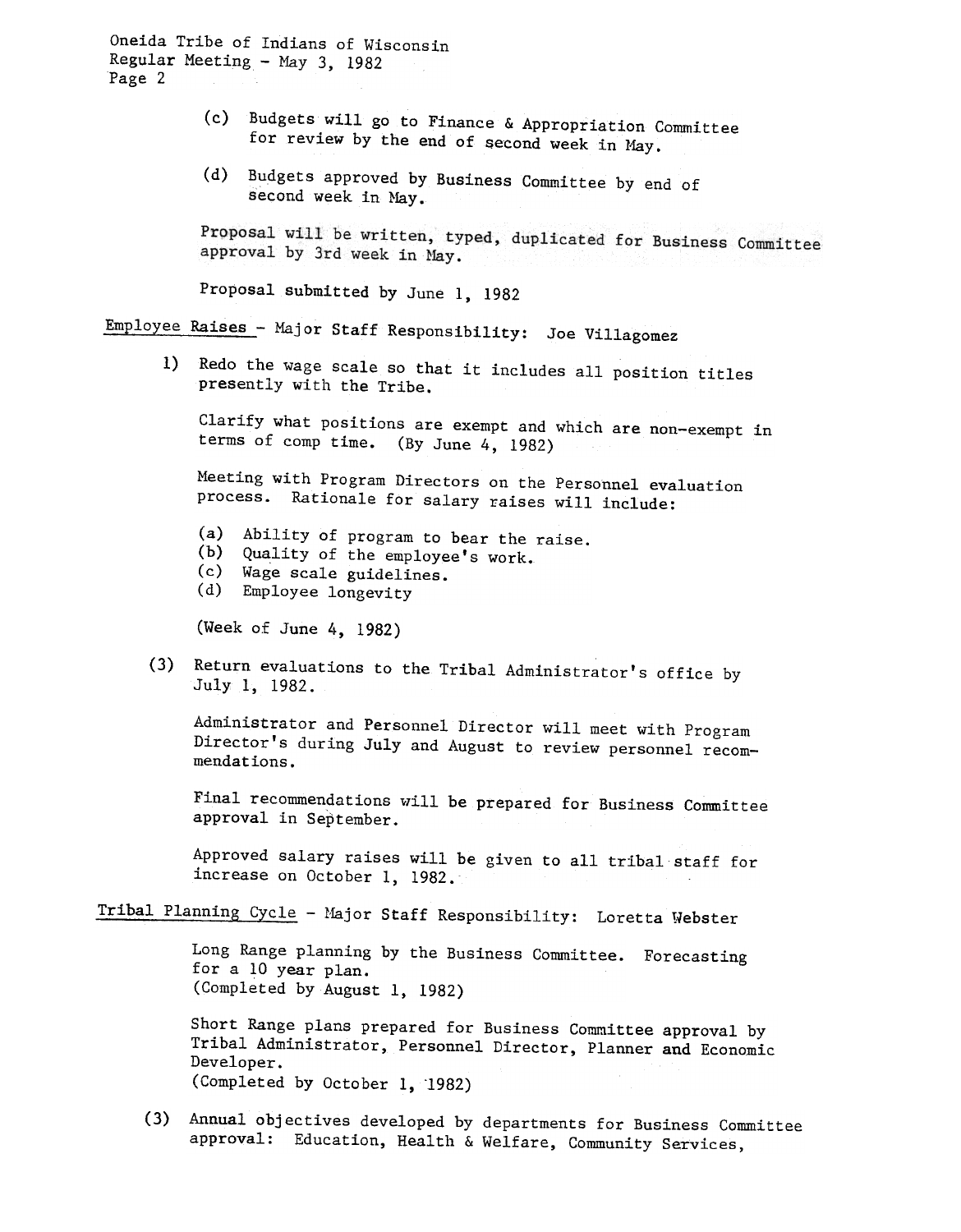Oneida Tribe of Indians of Wisconsin Regular Meeting  $-$  May 3, 1982 Page 3  $\sim 3\,$   $\pm$ 

> Administration, Economic Development, Law Office (Completed by November 1, 1982)

- (4) Program activities will be prepared for Business Committee, based on annual objectives, by each Program Director. (Completed by January 1, 1982)
- (5) Budgets prepared for Business Committee approval by March 31, 1983.

Loretta said she brought this information for the Business Committee to review and then set up a time for discussion.

## HOUSING AUTHORITY REPORT -Jean Johnson

Wendell asked if and when the ClAP Programs are discontinued who will pick up the maintenance. Jean said it probably would be the renter, but she doesn't see this happening. Wendell asked when was the date the Tribe has to respond to the new Bill to discontinue housing. Jean said the Hearing is in Washington D.C. on April 29, 1982. There was discussion on other Tribal Housing Authority as to how are they handling the new cost of utilities that the Tribes now have to pay. Jean said the people she has talked to say they are having trouble coming up with the money.

Wendell moved to approve the Housing Report. Frank Seconded. Motion Carried.

A meeting is set with the Business Committee and Housing Authority on May 5th at 1: 30 P.M.

A Resolution was presented

Resolution No. 5-3-82-A

THEREFORE BE IT RESOLVED, that the Oneida Tribe approves the request of Gary and Felicia Schuyler to sub-lease the improvements on Lease No. B-829 (74),

BE IT FURTHER RESOLVED, that Gary Schuyler retain legal council to prepare the necessary agreement for signatures of all parties involved.

Mark moved for approval. Gordon seconded. Motion Carried.

## PERSONAL CIGARETTE LICENSE - Lena Corneli

Lena Cornelius asked the Business Committee if they would give her a license for her business. Ann Skenandore also asked for a license for her business. The Chairman told them the Business Committee would be meeting on May 7 and the discussion of the Cigarette License would be done at that time, and also all nine members will be there. Lena gave the Chairman some signatures supporting her request for giving her a License, which follows:

"Because Convenience Corner was in business before the Tribe, and because Convenience Corner is the only privately owned Indian grocery store in Oneida, and because the Tribe should help all individual Indian businessmen, and because it is legal and within your power to do so: We the undersigned petition the Business Committee to issue a license to all Indian businesses to sell untaxed cigarettes in their establishments."

There were 119 signatures on this petition, however all were not Oneida's